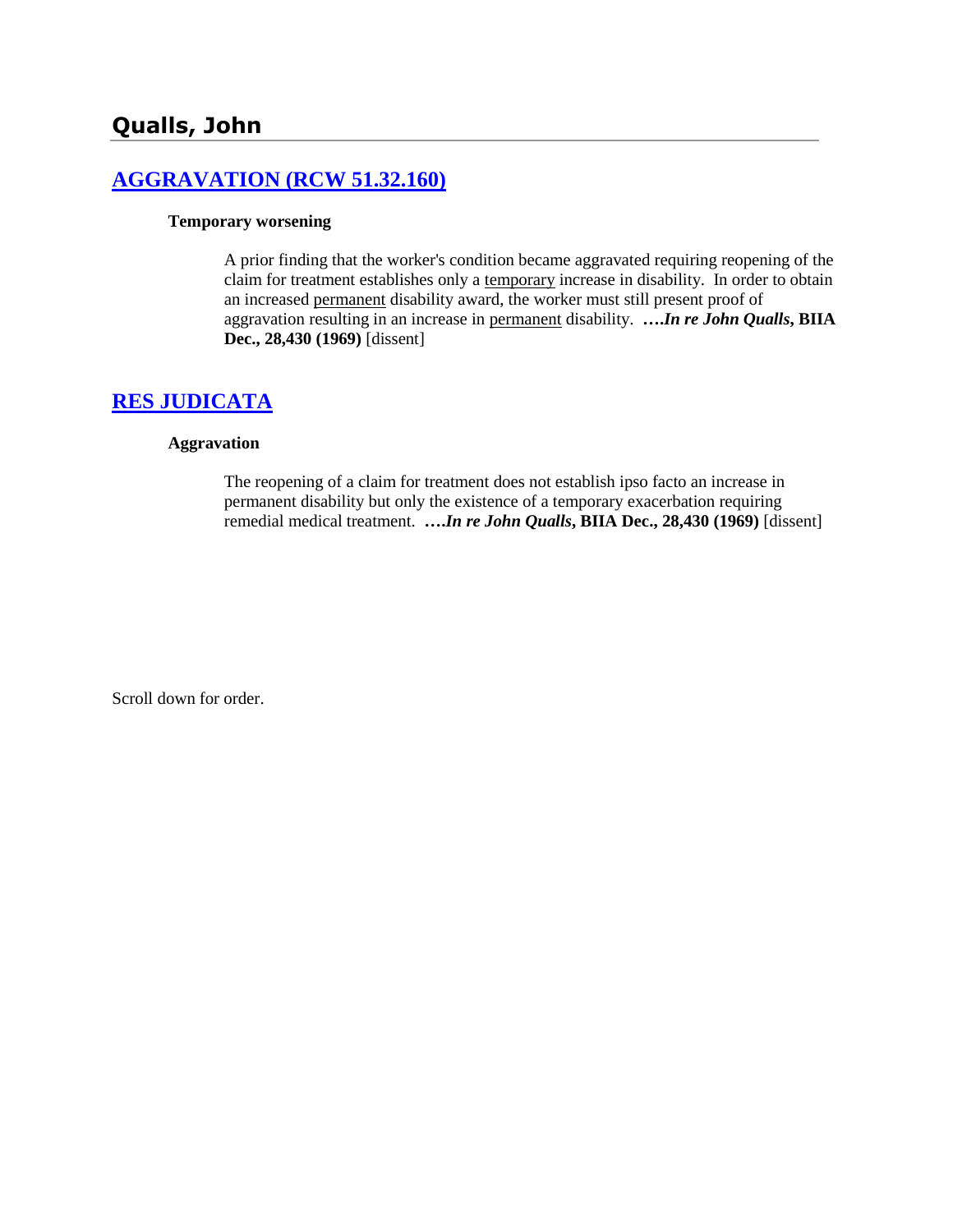## **BEFORE THE BOARD OF INDUSTRIAL INSURANCE APPEALS STATE OF WASHINGTON**

**)**

**IN RE: JOHN R. QUALLS ) DOCKET NO. 28,430**

**CLAIM NO. C-483094 ) DECISION AND ORDER**

APPEARANCES:

Claimant, John R. Qualls, by Walthew, Warner & Keefe, per Charles F. Warner and Thomas P. Keefe

Employer, A. A. Brewer Company, None

Department of Labor and Industries, by The Attorney General, per Allan W. Munro, Dinah Campbell, Earl P. Lasher, and William T. Scharnikow, Assistants

This is an appeal filed by the claimant on April 10, 1967, from an order of the Department of Labor and Industries dated March 28, 1967, which closed his claim with no additional permanent partial disability. **SUSTAINED**.

# **DECISION**

This matter is before the Board for review and decision on a timely Statement of Exceptions filed by the claimant to a Proposed Decision and Order issued by a hearing examiner for this Board on July 9, 1968, in which the order of the Department dated March 28, 1967, was sustained.

The Board has reviewed the evidentiary rulings of the hearing examiner and finds that no prejudicial error was committed and said rulings are hereby affirmed.

This is an aggravation case. The question facing the Board on this appeal is whether or not the claimant's conditions resulting from his industrial injuries of December 10, 1957, and January 9, 1958, worsened between March 9, 1960, and March 28, 1967.

Claimant contends that between March 9, 1960 and March 28, 1967, his condition did in fact worsen and that on the latter date he was permanently and totally disabled as a result of his industrial injuries. In support of this contention he presented the testimony of two medical witnesses. The first of these was Dr. J. Harold Brown, a general practitioner of Seattle, and the other was Dr. Ernest Burgess, an orthopedic specialist. Dr. Brown had treated the claimant since early 1959 up to and including December 14, 1959. It does not appear that he provided any treatment between that date and an examination performed by him on April 24, 1967. Dr. Burgess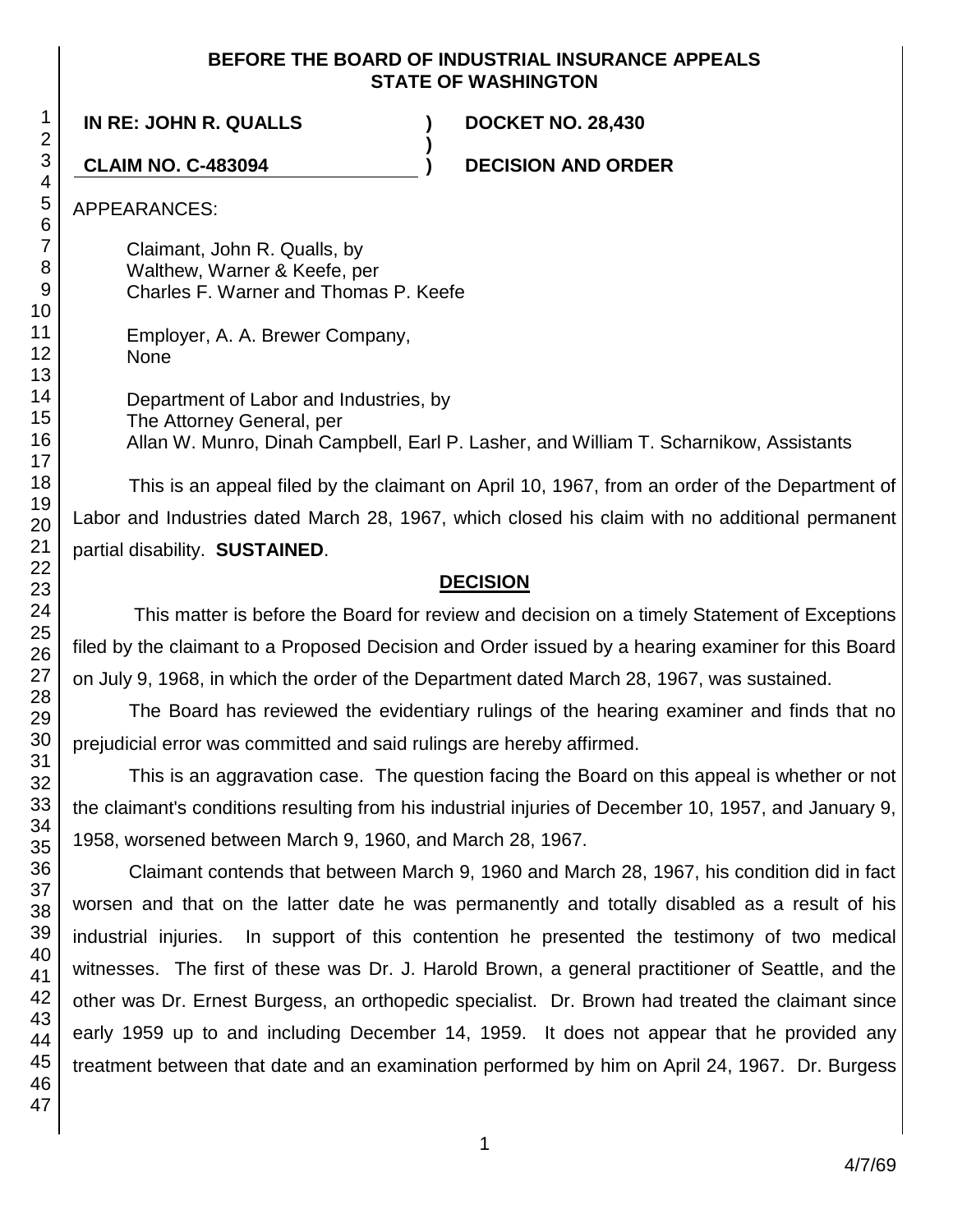on the other hand, first saw the claimant in April of 1963. He began treatment of him in November 1965, and continued to treat him until September of 1967.

It is difficult to distill from the testimony of Dr. Brown any objective criteria upon which he based his opinion that the claimant's condition was worse in 1967 than it had been in March of 1960. He found what he referred to as voluntarily restricted motion that added to limitation of motion in all areas of his body, not only the neck but elsewhere. Other findings made in 1967 do not appear to be significantly different from those made by Dr. Brown on his last examination of the claimant in December of 1959.

Dr. Burgess found that during the period of his treatment the claimant deteriorated generally as far as his over-all physical and mental psychological status was concerned. Dr. Burgess did not, however, state that this deterioration was the result of factors related to the industrial injury. He did state that the claimant was totally unemployable in March of 1967.

It is evident from Dr. Burgess' testimony that a good portion of his disability rating is based upon the claimant's psychological state. He was unable to find any evidence of disuse of the claimant's extremities and thought the claimant's neurological picture remained unchanged over the period of his treatment.

At some time in 1929, the claimant had suffered a severe head injury which ultimately resulted in surgical intervention in the skull. That the claimant has suffered since that time from severe problems directly related to that traumatic incident is not here in question. It is firmly established by this record.

To prevail in this appeal, the claimant must show: (1) the causal relationship between the injury and the subsequent disability by medical testimony; (2) by medical testimony based in part upon objective findings that an aggravation of the injury resulted in increased disability; (3) by medical testimony that the increased aggravation occurred between the terminal dates of the aggravation period; (4) by medical testimony, some of it based upon objective symptoms which existed on or prior to the closing date, that his disability on the date of the closing order was greater than the Department found it to be. Moses v. Department of Labor and Industries, 44 Wn. 2d 511; Phillips v. Department of Labor and Industries, 49 Wn. 2d 195; Naillon v. Department of Labor and Industries, 65 Wn. 2d 544.

It is rules 2 and 4 above that we are here concerned with.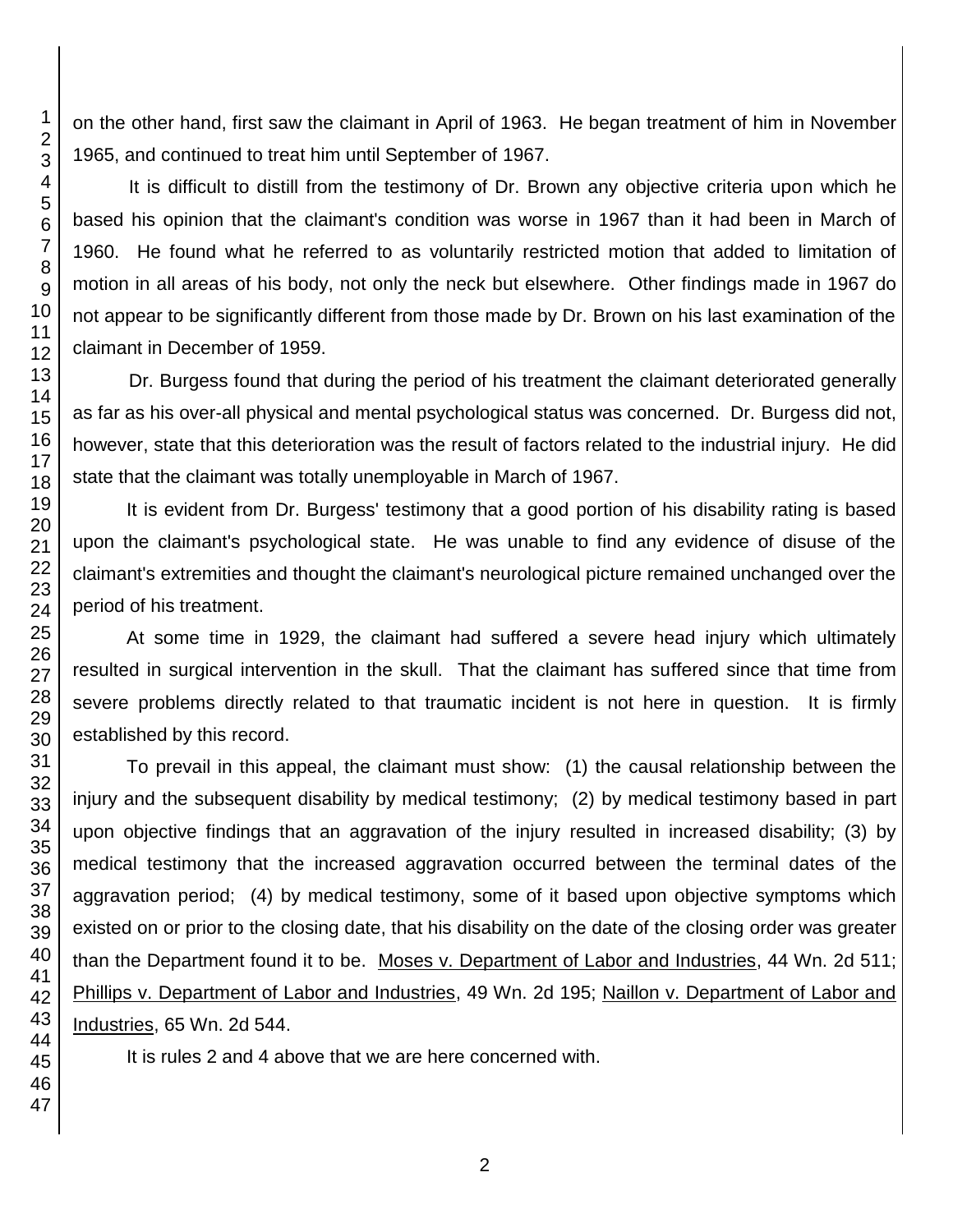In this Board's view, the claimant has not established by medical testimony, some of it based upon objective symptoms, that there has been an aggravation or increase in claimant's disability resulting from his industrial injuries. It is also our view that the opinions of the claimant's medical witnesses of increase in disability are not based on medically objective criteria in any part.

Although Dr. Brown was the claimant's attending physician prior to 1960, there is no evidence before this Board that he served in that role between 1960 and 1967, when he performed his last physical examination. Thus, it is our view that his opinion carries no more weight in this matter on the question of aggravation of condition than does that of the medical witnesses who testified on behalf of the Department. Dr. Burgess, on the other hand, was the claimant's attending physician from 1963 through 1967. We have carefully studied his testimony, seeking therein to find some unequivocal statement which would satisfy the above-enumerated rules concerning the requirements for the establishment of aggravation in cases such as this. We have been unable so to do.

Taking the record as a whole, it is this Board's view that the deterioration of the claimant's mental condition, and any deterioration of his physical condition subsequent to 1960 (when the claimant was fifty-three years old), is more probably than not related to and attributable to the combination of his advancing age and the mental condition suffered by the claimant, which preexisted the industrial injuries herein by some twenty-eight years.

One issue remains to be dealt with. As previously stated, this matter was originally closed on March 9, 1960, with an award of 35 per cent of the maximum allowable for unspecified disabilities. Thereafter, on November 5, 1963, the claimant filed an application to reopen his claim for aggravation. This was denied on March 19, 1964. An appeal was taken from this denial and, on August 19, 1965, a Proposed Decision and Order was issued by a hearing examiner for this Board (later adopted by Board order dated September 17, 1965). Finding No. 4 of said Proposed Decision and Order read as follows:

"4. Between March 9, 1960, and March 19, 1964, claimant's condition due to his industrial injuries of December 7, 1957, and January 9, 1958, became aggravated in such degree that on or before the latter date his condition was no longer fixed and required treatment and further diagnostic studies."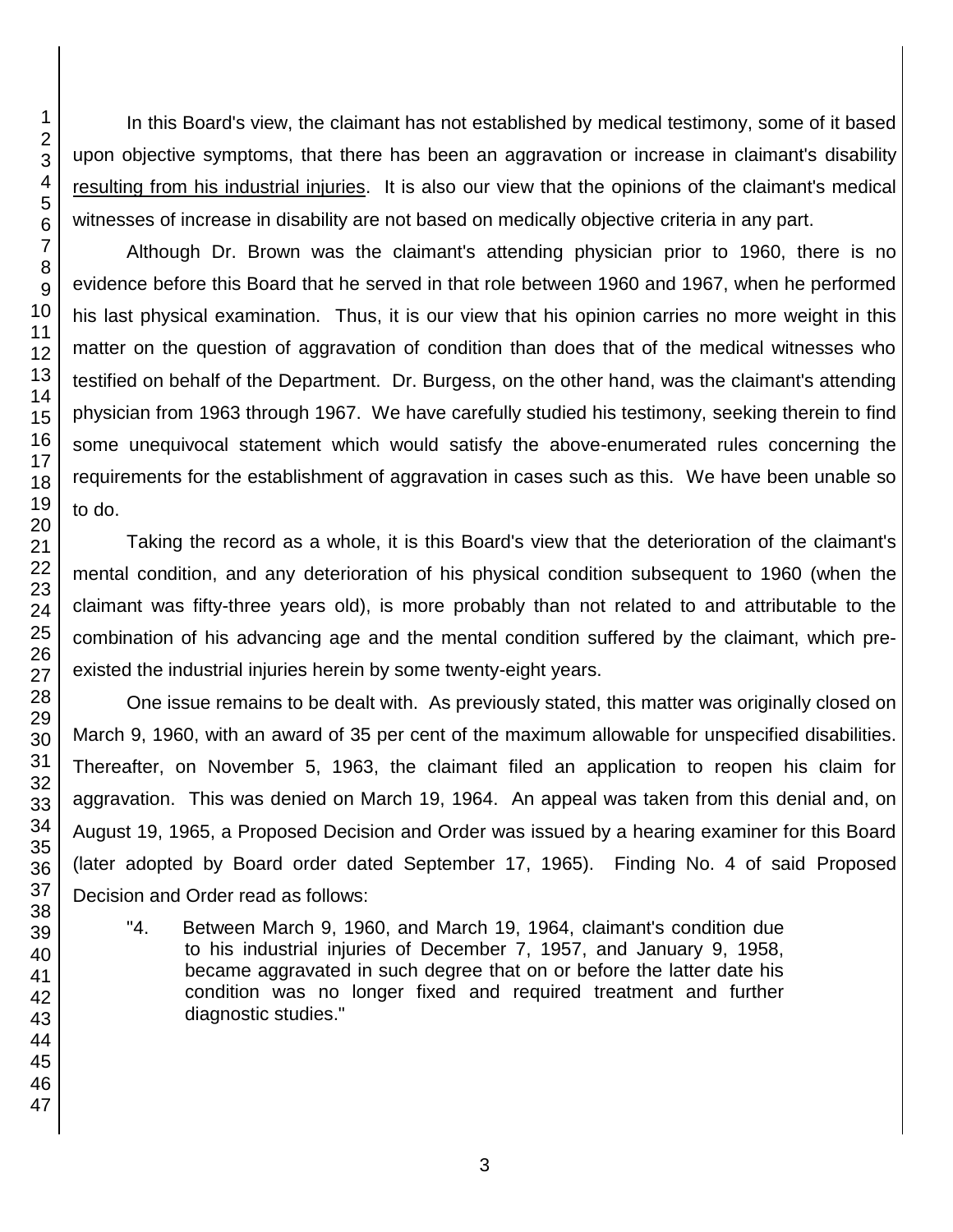The claimant contends that this finding establishes and makes res judicata the fact the claimant had aggravation of his condition between March of 1960 and March of 1967. This fact, the claimant contends, makes unnecessary any proof of aggravation as set forth hereinabove.

We disagree. The above-quoted finding does no more than state the fact upon which the examiner based his order to remand the claim to the Department for further treatment and diagnostic studies. It is not a necessary implication that the aggravation necessary to establish need for further treatment establishes ipso facto an increase in permanent disability. Needless to say, the opposite implication is equally appropriate, that is, that the remand for treatment will eliminate the problems for which the treatment is required. At best, the above-quoted finding establishes that during a period of time within the aggravation period the claimant suffered a temporary exacerbation subject to remedial medical action. The implication that the interim remand by this Board to the Department for further treatment establishes the aggravation necessary in such a case as this was not acceptable to the Supreme Court in the case of Dinnis v. Department of Labor and Industries, 67 Wn. 2d 654 (1965). That, too, was an aggravation case, and between the aggravation dates the claimant had received a back fusion. The court could find no reason to dispense with proof of aggravation in that situation, and thereby, impliedly, adopted the rationale that an interim reopening for treatment does not establish that aggravation necessary to support a claim for increased disability on the second terminal date.

#### **FINDINGS OF FACT**

After a review of the entire record, the Board finds:

1. The claimant, John R. Qualls, sustained injuries on December 10, 1957, and January 9, 1958, in the course of his employment for A. A. Brewer of Renton, Washington. Two accident reports for these injuries were processed by the Department of Labor and Industries under one claim number, C-483904. The claim was allowed, medical treatment provided, and time-loss compensation paid, and on August 29, 1958, the Department entered a further order adhering to the prior closing order of July 25, 1958. On September 17, 1958, claimant appealed to this Board and on March 23, 1959, the Board entered an order remanding the claim to the Department of Labor and Industries with direction to reopen the claim to provide the claimant with further medical treatment. Pursuant to this Board order, on April 1, 1959, the Department entered an order reopening the claim for treatment and action as indicated. On March 9, 1960, the Department entered a final order closing the claim with no additional permanent partial disability award. On April 1, 1960, the claimant appealed to this Board and on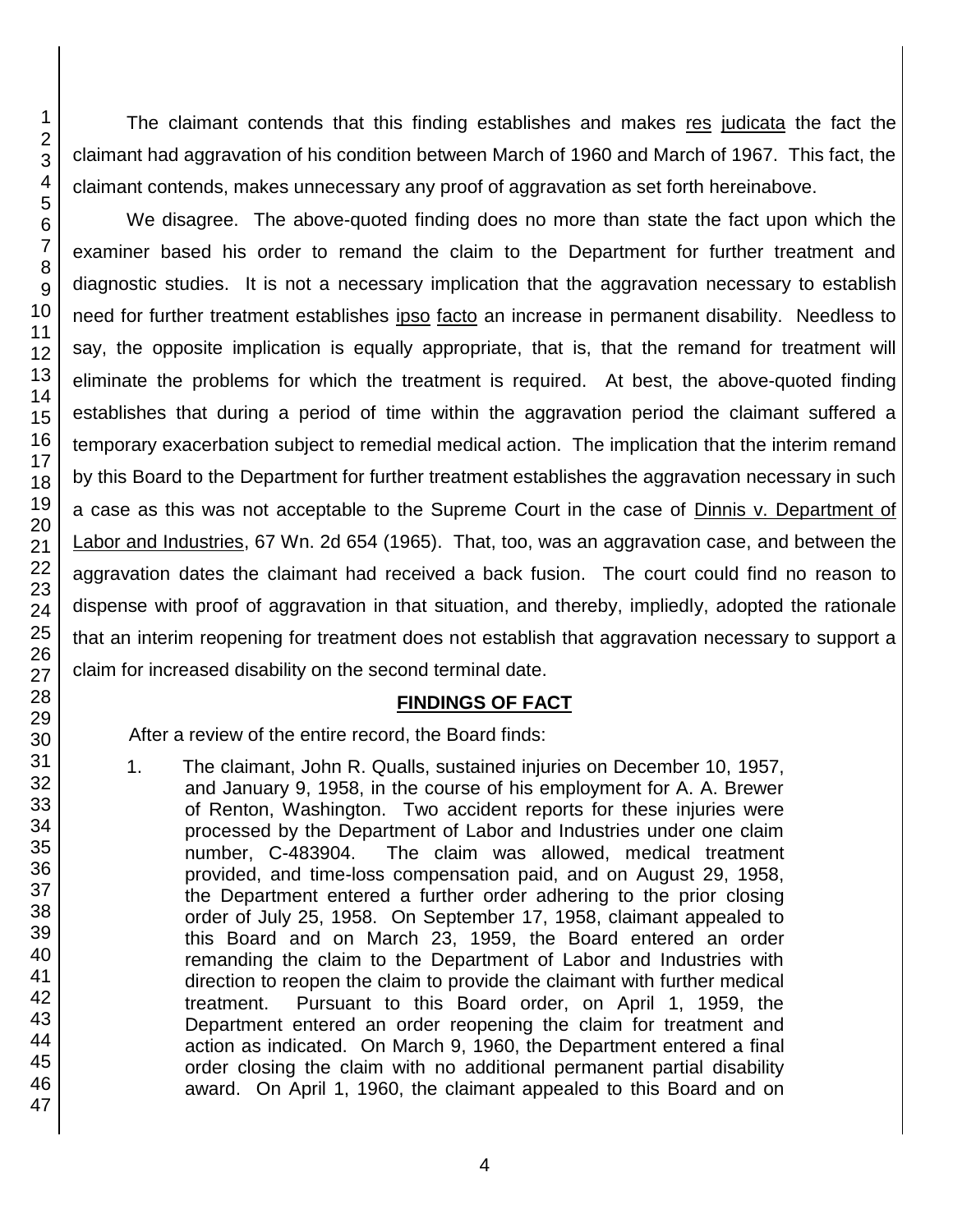March 7, 1962, this Board reversed the Department's order and instructed the Department to pay the claimant an additional 10% of the maximum allowable for unspecified disabilities. On April 23, 1962, the Department issued an order in compliance with the Board order. Thereafter, on March 23, 1962, the claimant appealed the Board order to the superior court, and on February 7, 1963, the superior court awarded the claimant 35% of the maximum allowable for unspecified disabilities, less prior awards paid. There-after, on March 19, 1963, the Department issued an order in compliance with the superior court judgment.

- 2. On November 5, 1963, the claimant filed an application to reopen his claim for aggravation and on March 19, 1964, the Department issued an order denying this application. On April 9, 1964, the claimant appealed to this Board. On August 19, 1965, a Proposed Decision and Order was issued by a hearing examiner for this Board, which remanded the claim to the Department for further treatment and diagnostic studies. On September 17, 1965, the Board issued an order adopting the Proposed Decision and Order, and on October 14, 1965, the Department issued an order in compliance therewith. On March 28, 1967, the Department issued an order closing the claim with no further permanent partial disability award. On April 10, 1967, notice of appeal was filed with this Board, and on April 28, 1967, this appeal was granted.
- 3. Appellate proceedings were conducted before the Board of Industrial Insurance Appeals, and on July 9, 1968, a hearing examiner for this Board entered a Proposed Decision and Order in connection with this appeal. Thereafter, within the period of time provided by law, exceptions were filed and the case referred to the Board for review as provided by RCW 51.52.106.
- 4. Incorporated in the Proposed Decision and Order issued in a prior appeal in this matter on August 19, 1965, (adopted by the Board on September 17, 1965) was the following pertinent finding:

"Between March 9, 1960, and March 19, 1964, claimant's condition due to his industrial injuries of December 7, 1957, and January 9, 1958, became aggravated in such degree that on or before the latter date his condition was no longer fixed and required treatment and further diagnostic studies."

5. Prior to his industrial injury of December 10, 1957, the claimant herein had suffered from a severe injury to his skull in 1929 causing traumatic brain damage and presently has residual intercranial scarring therefrom. Residuals of this 1929 injury continued through the subsequent years up to and including the months of December 1957 and January 1958, and were chronic, and permanent. Furthermore, the claimant suffered from pre-existing epileptic seizures, which were not related to his industrial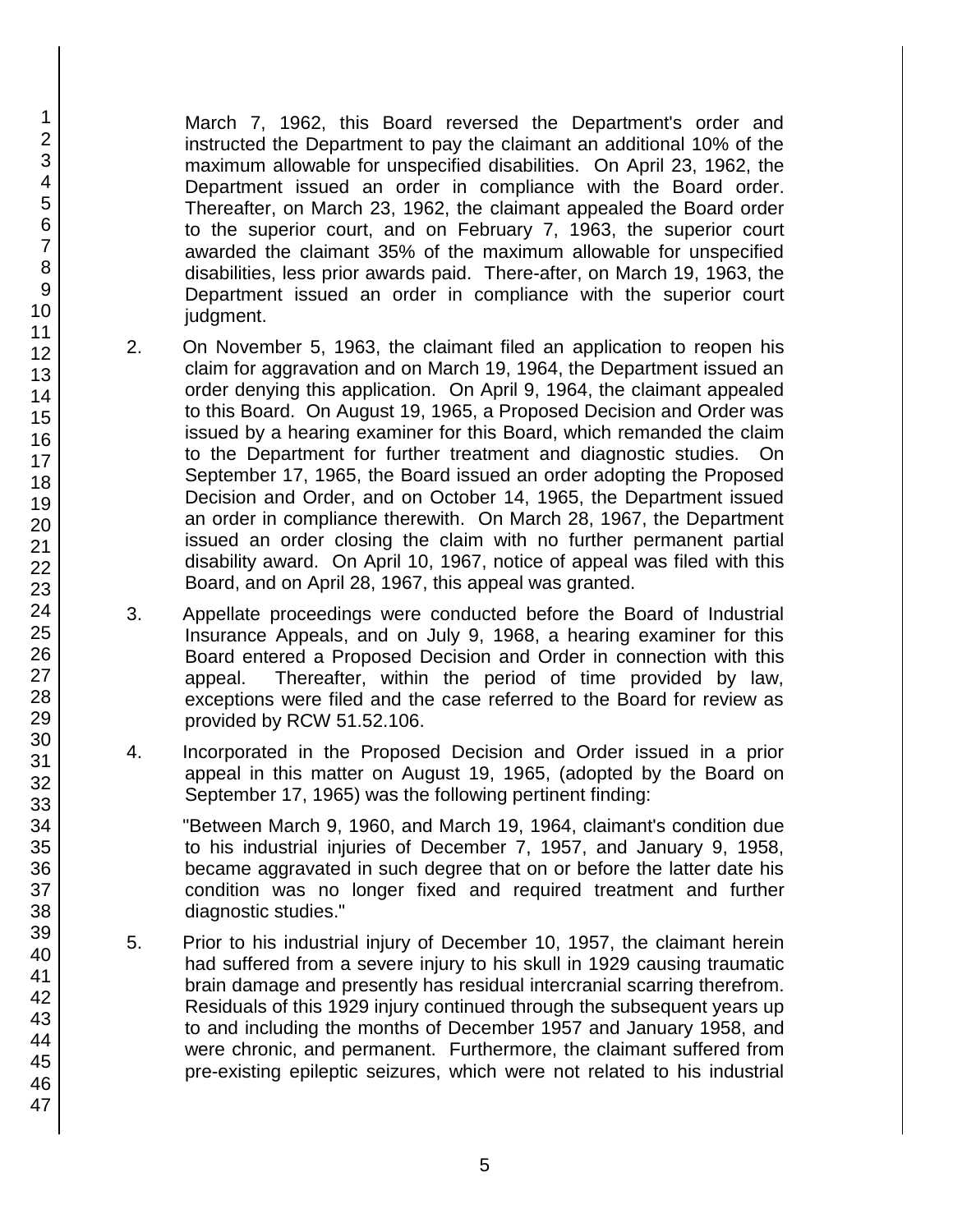injuries of December 10, 1957 and January 9, 1958, but are in fact due to the 1929 injury.

- 6. Between March 9, 1960 and March 28, 1967, there was no increase in the claimant's permanent disability resulting from his industrial injuries of December 10, 1957, and January 9, 1958, of an organic nature, manifested by objective medical symptoms.
- 7. Between March 9, 1960 and March 28, 1967, there was no increase in the claimant's mental or psychiatric disability which was the result of or attributable to his industrial injuries of December 10, 1957, and January 9, 1958, nor was there any increase in brain or nerve damage during said period which was related to said injuries.
- 8. The claimant failed to produce substantial medical evidence based upon objective findings to prove any aggravation between March 9, 1960 and March 28, 1967, due to his industrial injuries.
- 9. On March 28, 1967, the claimant's disabilities attributable to his industrial injuries of December 10, 1957, and January 9, 1958, were not greater in degree than 35% of the maximum allowable for unspecified disabilities as had previously been awarded to him.

# **CONCLUSIONS OF LAW**

Based on the foregoing findings of fact, this Board concludes:

- 1. This Board has jurisdiction of the parties and subject matter of this appeal.
- 2. Between March 9, 1960 and March 28, 1967, the claimant's conditions due to his industrial injuries of December 10, 1957, and January 9, 1958, did not become aggravated within the meaning of the Washington Industrial Insurance Act.
- 3. The order of this Board dated September 17, 1965, adopting a Proposed Decision and Order by an examiner for this Board issued on August 19, 1965, did not, by its findings, make res judicata that the claimant had suffered any increased permanent disability between March 9, 1960 and March 28, 1967. (See: Dinnis v. Department of Labor and Industries, 67 Wn. 2d 654.
- 4. The order of the Department of Labor and Industries issued herein on March 28, 1967, is correct and should be sustained.

# It is so ORDERED.

Dated this 7th day of April, 1969.

| /s/                         | <b>BOARD OF INDUSTRIAL INSURANCE APPEALS</b> |  |
|-----------------------------|----------------------------------------------|--|
| ROBERT C. WETHERHOLT<br>/s/ | Chairman                                     |  |
| R.M. GILMORE                | Member                                       |  |